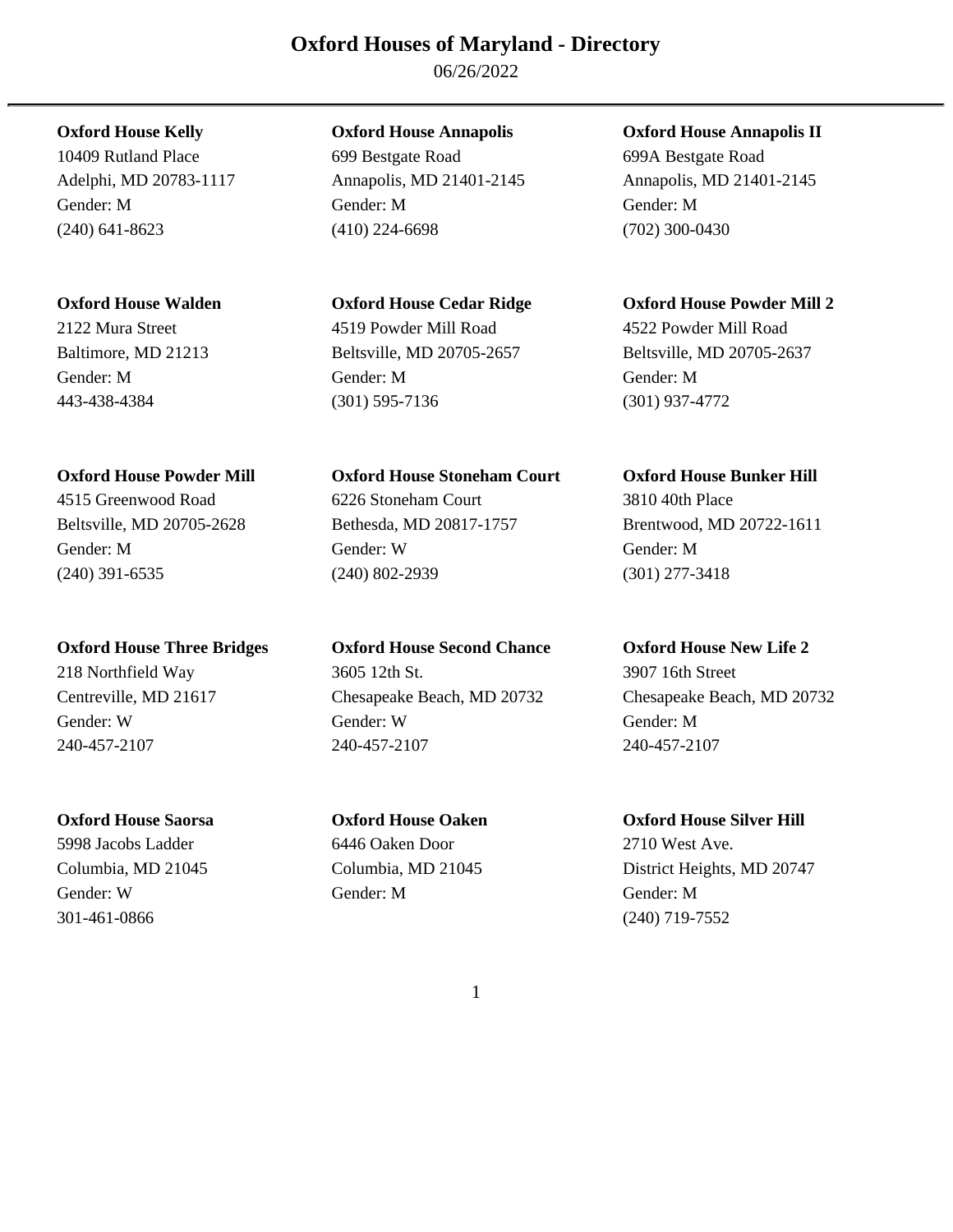06/26/2022

(443) 485-6939 (302) 274-9577 (410) 761-1636

210 Oak Lane NW 905 Silver Maple Ct. 412 Phelps Ave Glen Burnie, MD 21601-3056 Glen Burnie, MD 21060 Glen Burnie, MD 21060 Gender: W Gender: WC Gender: M (443) 884-2007 (240) 305-5438 302-382-1253

**Oxford House Howard Avenue Oxford House Cheverly Oxford House Woodson**  7009 Fairwood Rd 1812 64th Avenue 11202 Woodson Ave Hyattsville, MD 20784-2551 Hyattsville, MD 20785-3811 Kensington, MD 20895-1427 Gender: M Gender: M Gender: M 301-322-4531 (301) 773-1427 (240) 621-7697

511 North St 132 E. High Street 109 Thomas Rd Elkton, MD 21921 Elkton, MD 21921 Glen Burnie, MD 21060 Gender: M Gender: WC Gender: M

103 Kent Road 8610 Glenarden Parkway 652 Oak Hill Ave Glen Burnie, MD 21060 Glenarden, MD 20706 Hagerstown, MD 21740 Gender: W Gender: M Gender: M 301-461-0866 (301) 322-2452 240-707-1890

**Oxford House Surrender Oxford House Harry M Oxford House Djarin**  Gender: M Gender: W Gender: M 240-237-8717 301-461-0866 301-461-0866

**Oxford House Bagua Oxford House Unity North Oxford House Ahava** 

**Oxford House Reshith Oxford House Arete Oxford House Metzuyan** 

**Oxford House Yasha Oxford House Glenarden Oxford House Optimus** 

20849 Ark Ct. 5635 Torquay Reach 6838 Baltimore Annapolis Blvd. Lexington Park, MD 20653 Linthicum Heights, MD 21090 Linthicum Heights, MD 21090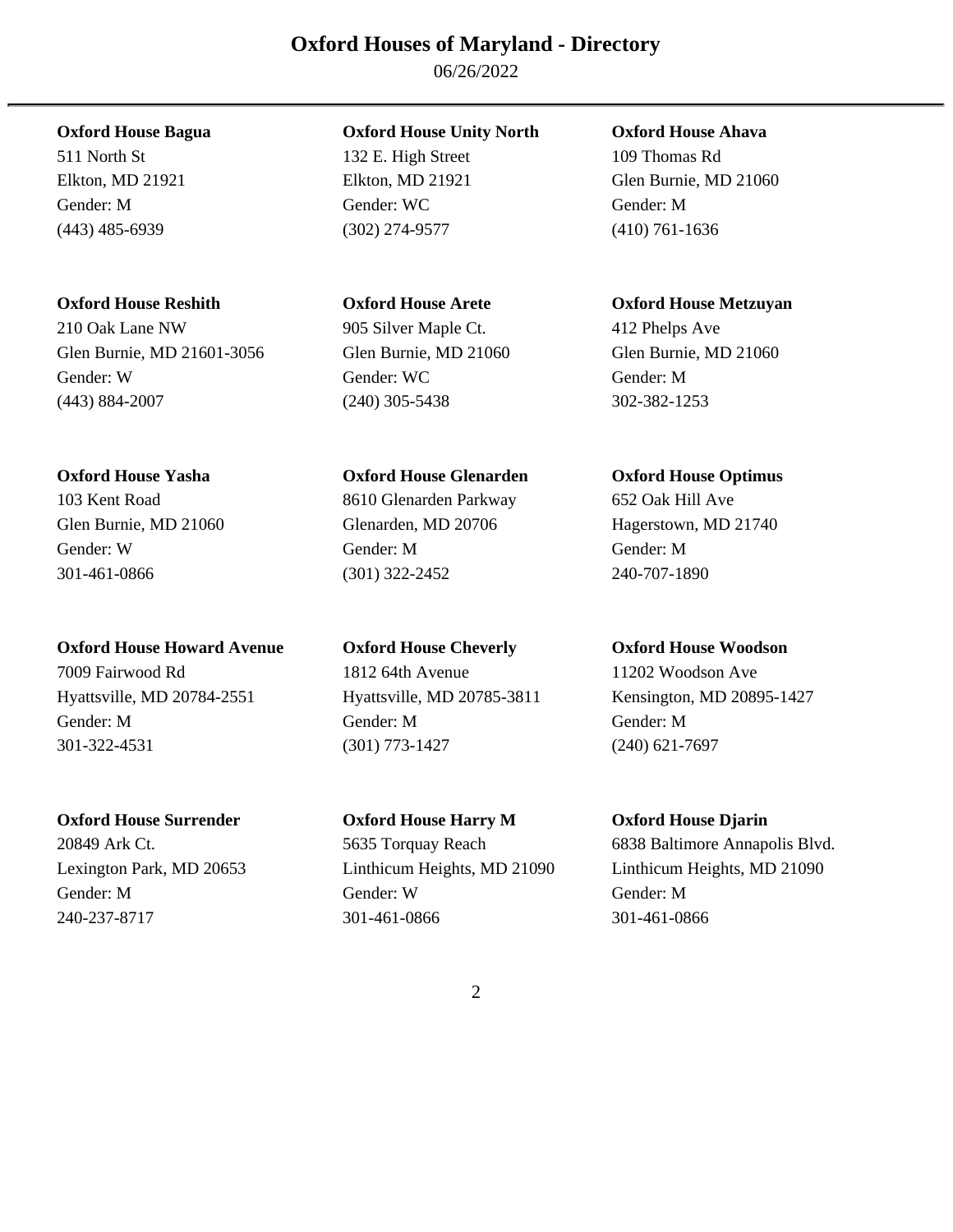06/26/2022

Linthicum Heights, MD 21090 Pasadena, MD 21122 Pasadena, MD 21122 Gender: M Gender: W Gender: M 302-470-5097 301-461-0866 443-319-7585

## **Oxford House Krypton Oxford House Broadwood Oxford House Superior**

4884 Virginia Ave. 1109 Broadwood Drive 13205 Superior Street Prince Frederick, MD 20678 Rockville, MD 20851-2109 Rockville, MD 20853-3340 Gender: M Gender: W Gender: M 443-968-8476 (240) 750-0253 (301) 933-1851

## **Oxford House Lewis Avenue Oxford House Severna Park Oxford House Northampton**

3832 Wendy Lane 918 N. Belgrade Road 12110 Atherton Drive Silver Spring, MD 20906-5233 Silver Spring, MD 20902-3248 Silver Spring, MD 20902-1061 Gender: M Gender: W Gender: M (202) 923-8333 (301) 754-1865 (301) 933-8275

### **Oxford House Forest Knolls Oxford House Ellsworth Oxford House Shalom**

## **Oxford House Inizio Oxford House Shoshana Oxford House Aegis**

1914 Lewis Avenue 512 Evergreen Road 2801 Weller Rd Rockville, MD 20851-2222 Severna Park, MD 21146-3742 Silver Spring, MD 20906 Gender: W Gender: M Gender: M (908) 386-1323 (410) 647-7928 (914) 373-9111

# **Oxford House Horizon Run Oxford House Silver Spring Oxford House Humble**

## 237 Hannes Street 8900 Ellsworth Court 912 N Belgrade Rd Silver Spring, MD 20901 Silver Spring, MD 20910 Silver Spring, MD 20902 Gender: M Gender: WC Gender: WC Gender: WC Gender: WC (301) 273-3840 (240) 463-7324 (301) 593-1084

403 Beechwood Rd. 8121 Hog Neck Rd 8268 Baltimore Annapolis Blvd